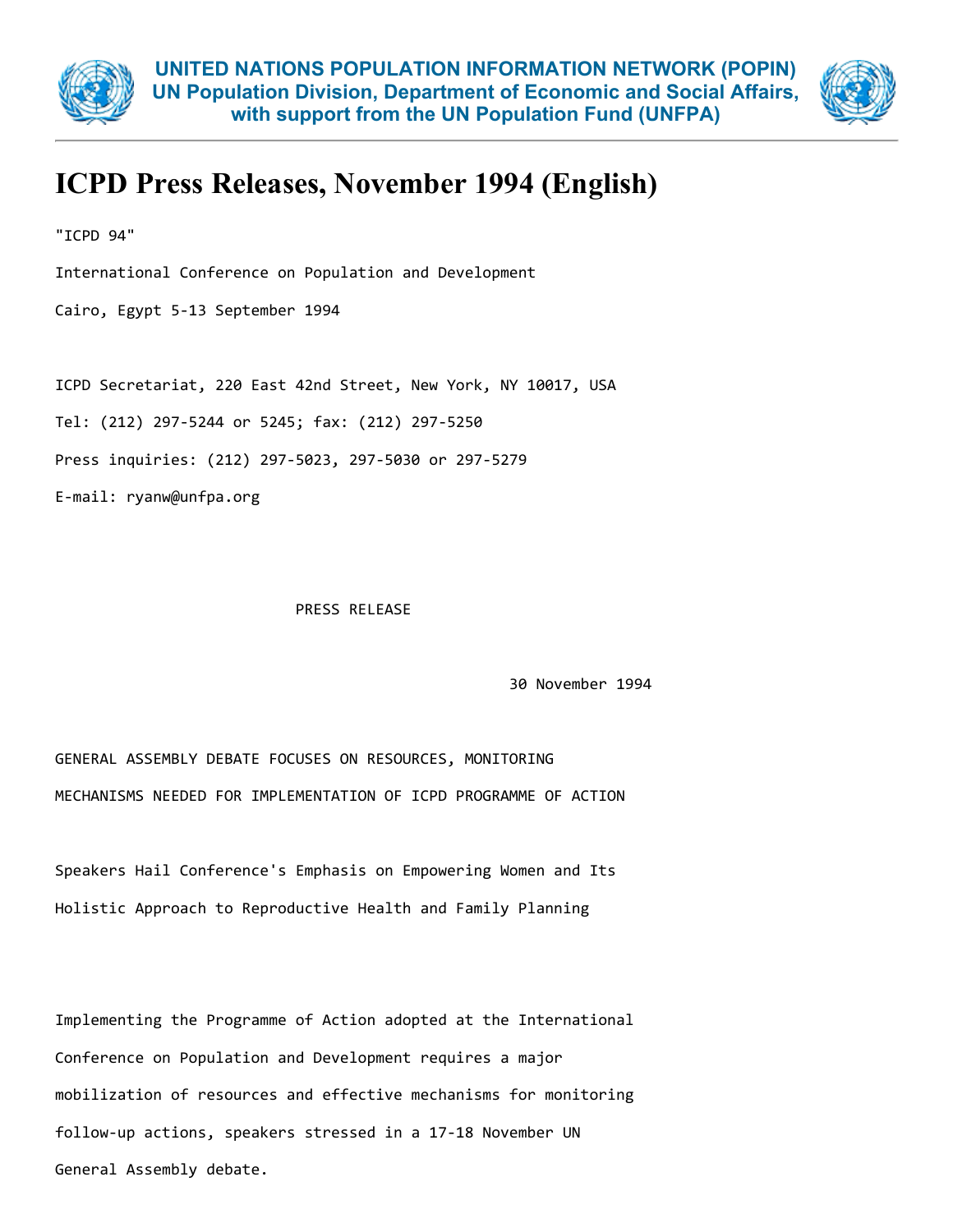The Assembly's three plenary meetings devoted to the report of the Conference (A/CONF.171/13) are the focus of the November issue of "ICPD 94", the monthly Conference newsletter. Speakers from 46 countries, some representing groups of States, addressed the meetings.

Following directly from this debate, the General Assembly's Second Committee (dealing with development matters) has begun negotiating a draft resolution, sponsored by Algeria for the Group of 77 and China, and Indonesia for the Non‐Aligned Movement, on follow‐up to ICPD.

Also covered in this issue of "ICPD 94" are:

+ A 4 November statement by Dr. Nafis Sadik, Secretary‐General of ICPD and Executive Director of the United Nations Population Fund (UNFPA), outlining national and international ICPD follow‐up efforts.

+ The "Synthesis of National Reports on Population and Development" recently issued by the United Nations in all six official languages. This analysis of the 167 national surveys prepared for ICPD offers valuable information on global experiences, issues and trends.

+ The ICPD Secretariat's analysis of non‐governmental organization (NGO) involvement in the Conference. A total of 1,254 NGOs based in 138 countries were accredited to ICPD. Their representatives were active participants in Cairo and throughout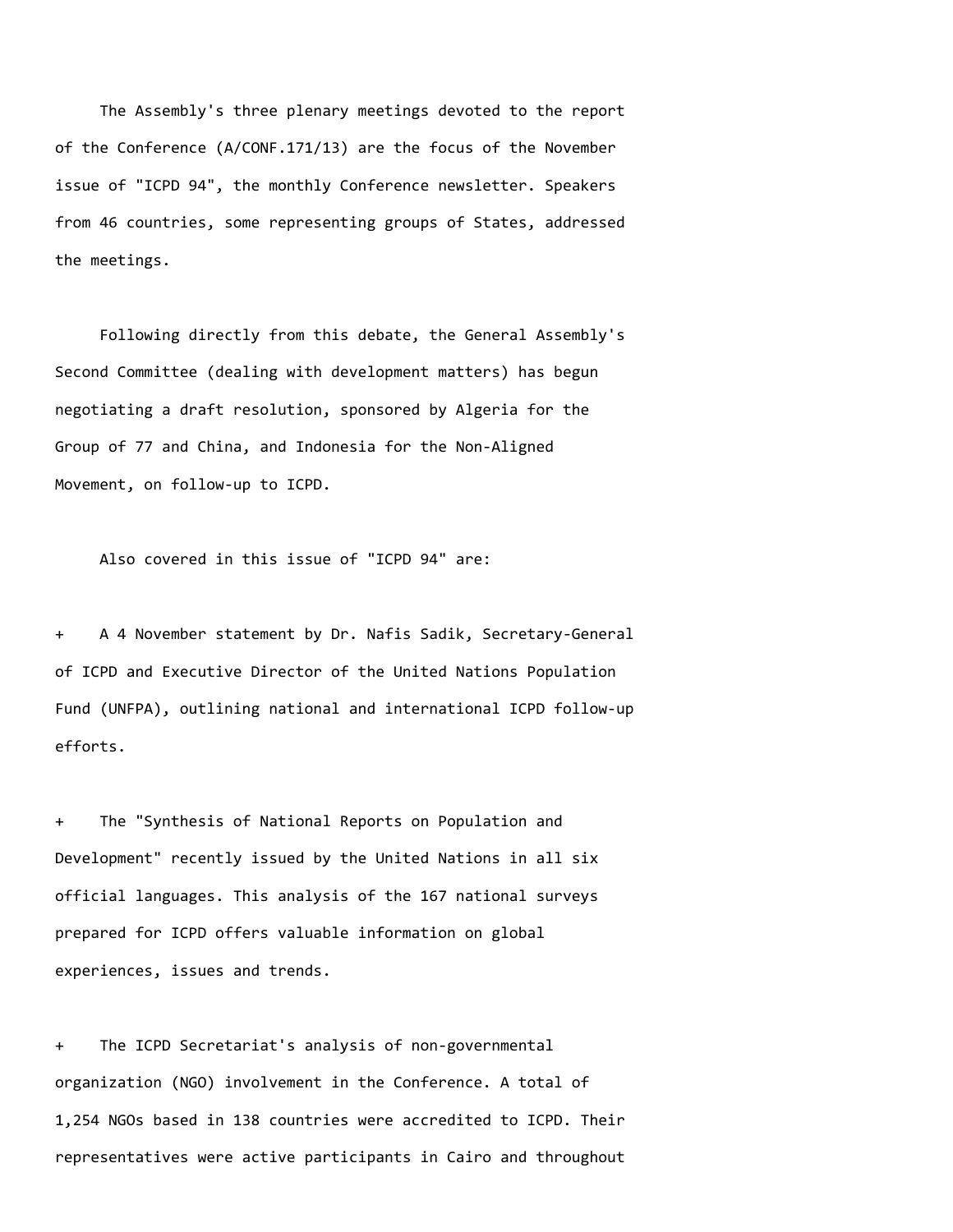the ICPD process.

\* \* \*

The focus of the General Assembly debate was the report of the ICPD, released by the United Nations this month in Arabic, Chinese, English, French, Russian and Spanish. The ICPD Secretariat has distributed thousands of copies of the report, which includes the Programme of Action, to UN field and public information offices and non‐governmental organizations. Statements made at the opening and closing sessions of ICPD are published in an addendum to the report (A/CONF.171/13/Add.1).

ICPD requested that the General Assembly review the roles of intergovernmental bodies and UN system organs concerned with population and development to ensure effective implementation of the Programme of Action and system-wide coordination of related efforts.

Many who spoke in the two-day plenary hailed ICPD's emphasis on the empowerment of women and on a comprehensive approach to reproductive health including family planning. Most focused on follow‐up to ICPD, particularly resource allocation and institutional mechanisms for supporting and monitoring implementation of the Programme of Action.

Speaking for the Group of 77 and China, Algeria called for a concerted international mobilization to meet ICPD goals in regard to maternal, infant and child mortality, and access to education. New and additional resources from donor countries will be needed to implement the Programme of Action in developing countries, the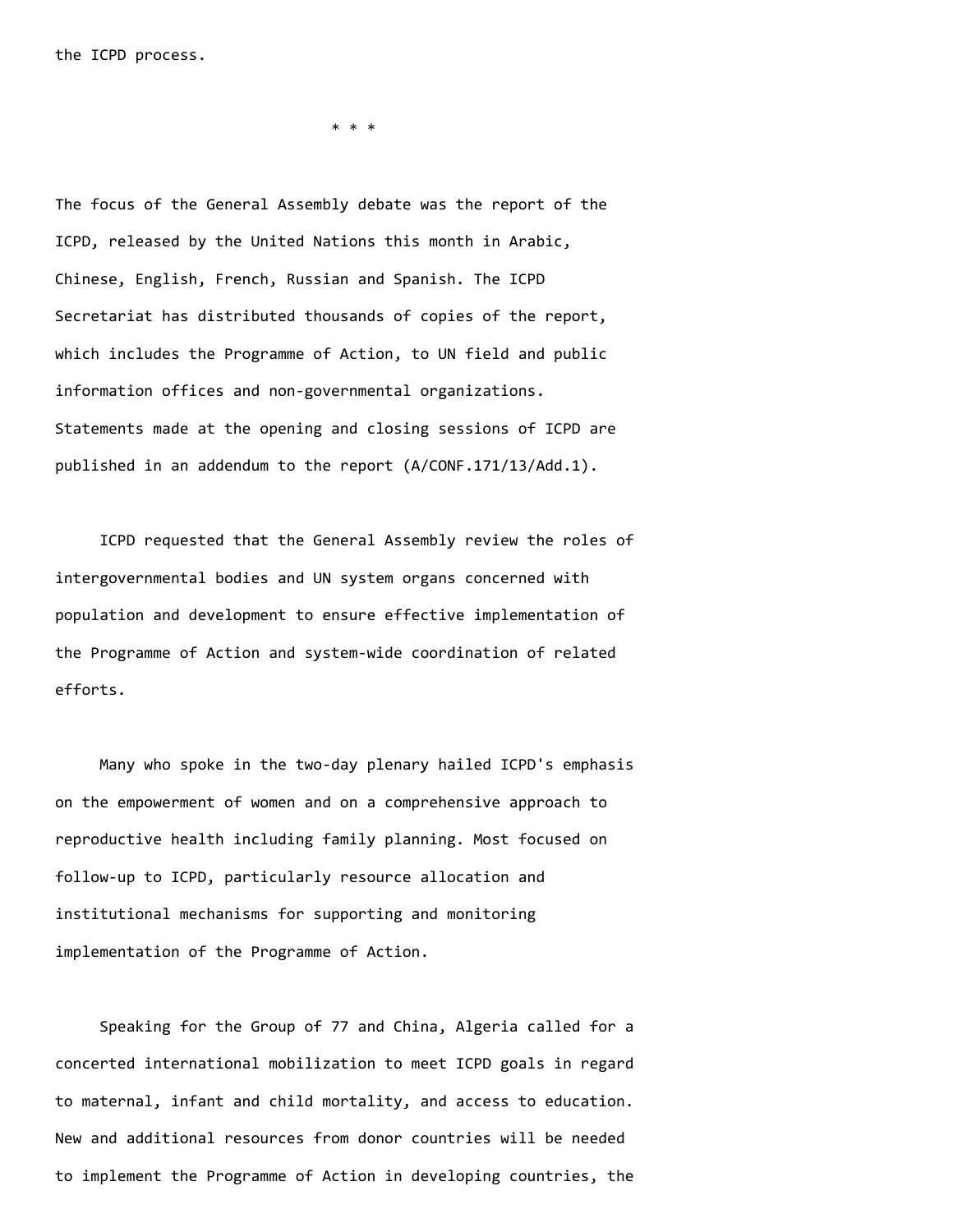Germany, on behalf of the European Union, said the UN Economic and Social Council (ECOSOC) should be the principal mechanism for monitoring ICPD follow‐up. Along with others, Germany called for strengthened cooperation between UNFPA and the UN Population Division.

Several speakers said that ECOSOC's Population Commission should be changed from an expert body to an intergovernmental mechanism and its mandate broadened to encompass monitoring of implementation of the Programme of Action; some suggested that its membership should be substantially increased to ensure transparency.

Other speakers addressed various topics, including the need to integrate population and development efforts, and the importance of South‐South cooperation. Some reviewed their countries' experience with population policies and programmes, or spoke about national plans for implementing the Programme of Action. Six countries called for a global conference on international migration.

\* \* \*

"ICPD 94" will be published through December 1994. It is available in English, French and Spanish from the ICPD Secretariat, 220 East 42nd Street, New York, NY 10017, USA; tel: (212) 297‐5244 or 5245; fax: (212) 297‐5250. The newsletter is also in electronic form on several computer networks (for